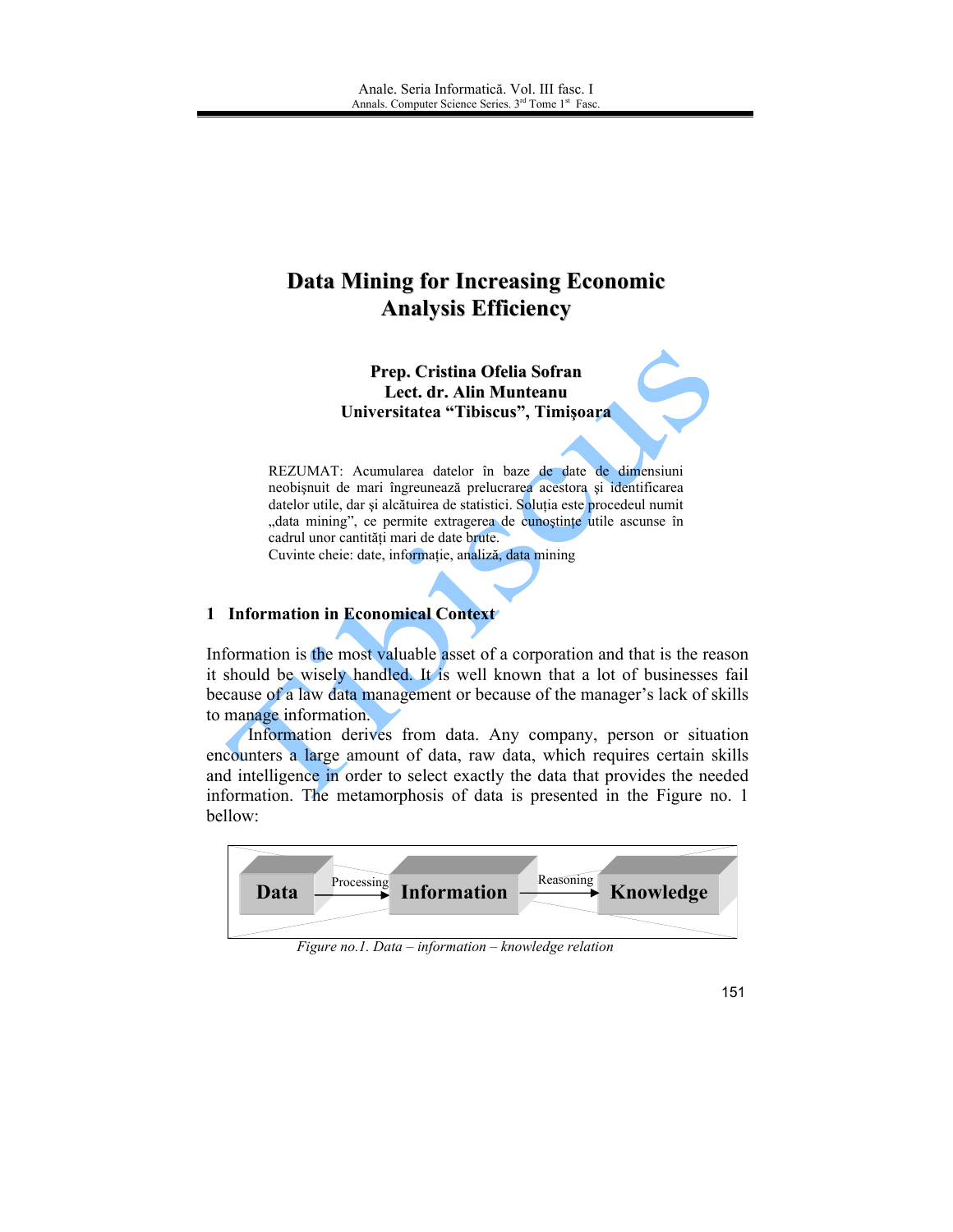Most of the twentieth century was dominated by the so called "industrial age" when among the three known production factors – labour, land, capital – the most important one used to be capital. At the end of the twentieth century, a new asset was discovered, and it became the main production factor of the contemporary "informational age": this asset is information. In the economical field, information's importance is growing each day and it is a continuous race in the economical life for achievement of information at the very moment it is required. In the current competition conditions on any market, it matters a great deal who will be the first to have certain information.

## 2 Reasons for Using Data Mining

Data mining - sometimes called data or knowledge discovery - is the process of extracting knowledge hidden from large volumes of raw data.

Data mining software allows as an analytical tool to analyze data from many different dimensions or angles, categorize it and summarize the identified relationships. Data mining is actually a process that is supposed to find correlations or patterns among dozen of fields in large relational databases.

The main reason for the necessity of data mining usage, meaning an intelligent data analysis, is the large volume of existing and newly appearing data that require processing. This volume of data is enlargening each day by storing large amount of information by each organization. Human analysts find themselves in an impossible situation when dealing with such overwhelming amounts of data.

Another reason for the need of automatic analysis instead of human analysis is that there are two major problems that surface when human analysts process data: first, the inadequacy of the human brain when searching for complex multifactor dependencies in data and second, the lack of objectiveness of human processed analysis.

Data mining process will substitute the work that should've been done by professional statisticians that were highly trained but also highly paid. This way, using data mining, an analyst that is not a professional in statistics or programming will easily manage to extract knowledge from data.

For a better understanding of how useful data mining is here are some tasks solved by data mining:

• Predicting: a task of learning a pattern from examples and using the developed model to predict future values of the target variable.

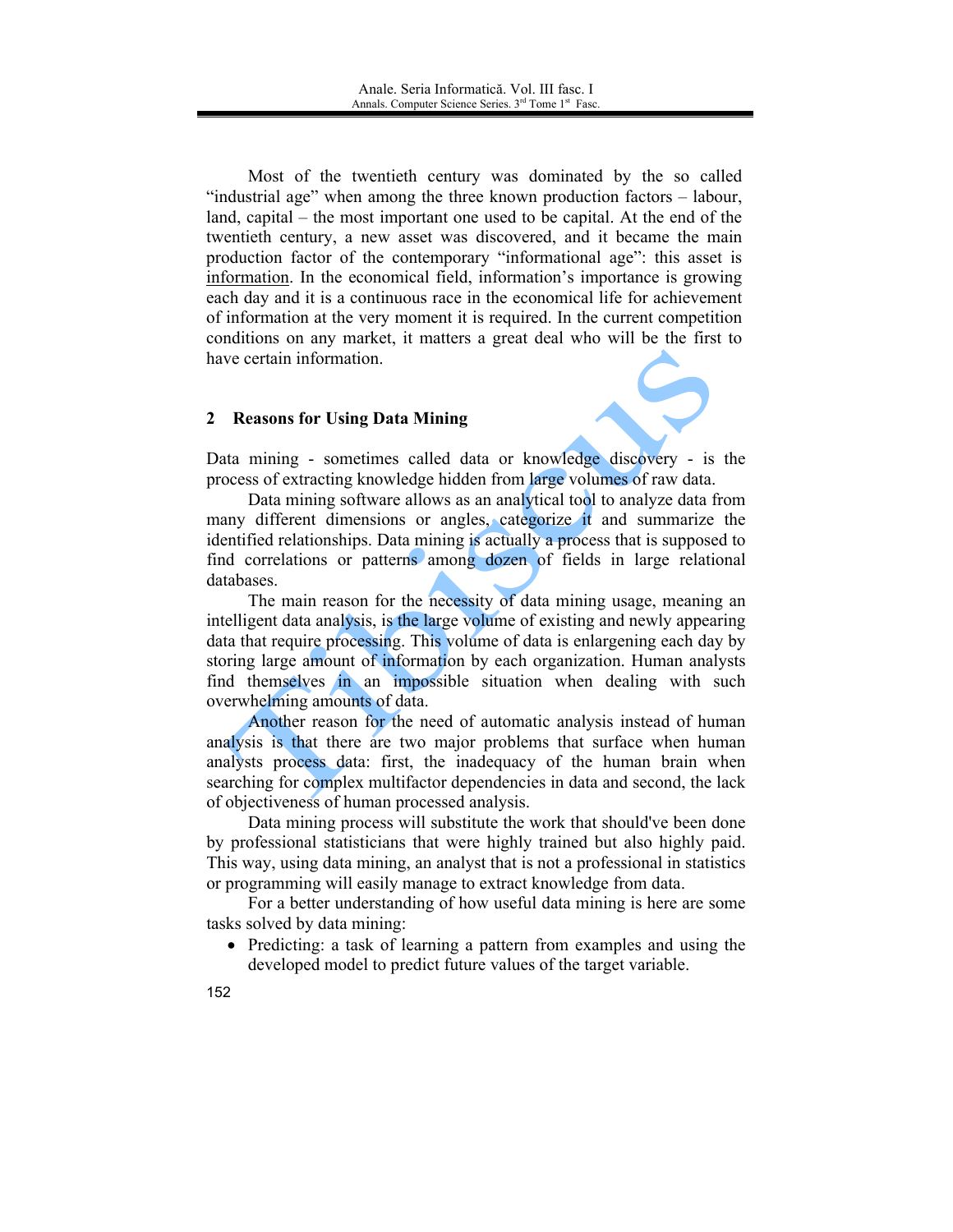- Classification: a task of finding a function that maps records into one of several discrete classes.
- Detection of relations: a task of searching for the most influential independent variables for a selected target variable.
- Explicit modeling: a task of finding explicit formulae describing dependencies between various variables.
- Clustering: a task of identifying groups of records that are similar between themselves but different from the rest of the data. Often, the variables providing the best clustering should be identified as well.
- Market Basket Analysis: processing transactional data in order to find those groups of products that are sold together well. One also searches for directed association rules identifying the best product to be offered with a current selection of purchased products.
- Deviation Detection: a task of determining the most significant changes in some key measures of data from previous or expected values.

# 3 Data Mining Software

Most analysts separate data mining software into two groups: data mining tools and data mining applications. Data mining tools provide a number of techniques that can be applied to any business problem. Data mining applications, on the other hand, embed techniques inside an application customized to address a specific business problem. Regardless of whether we are aware of it, our daily lives are influenced by data mining applications. For example, almost every financial transaction is processed by a data mining application to detect fraud. Both data mining tools and data mining applications are valuable, however. Increasingly, organizations are using data mining tools and data mining applications together in an integrated environment for predictive analytics.

So what do data mining tools add? Data mining tools are used to ensure flexibility and the greatest accuracy possible. Essentially, data mining tools increase the effectiveness of data mining applications. Since no two organizations or data sets are alike, no single technique delivers the best results for everyone. Not only do data mining tools deliver in-depth techniques, but data mining tools also deliver flexibility to use combinations of techniques to improve predictive accuracy.

Because data mining tools are so flexible, a set of data mining guidelines and a data mining methodology have been developed to help 153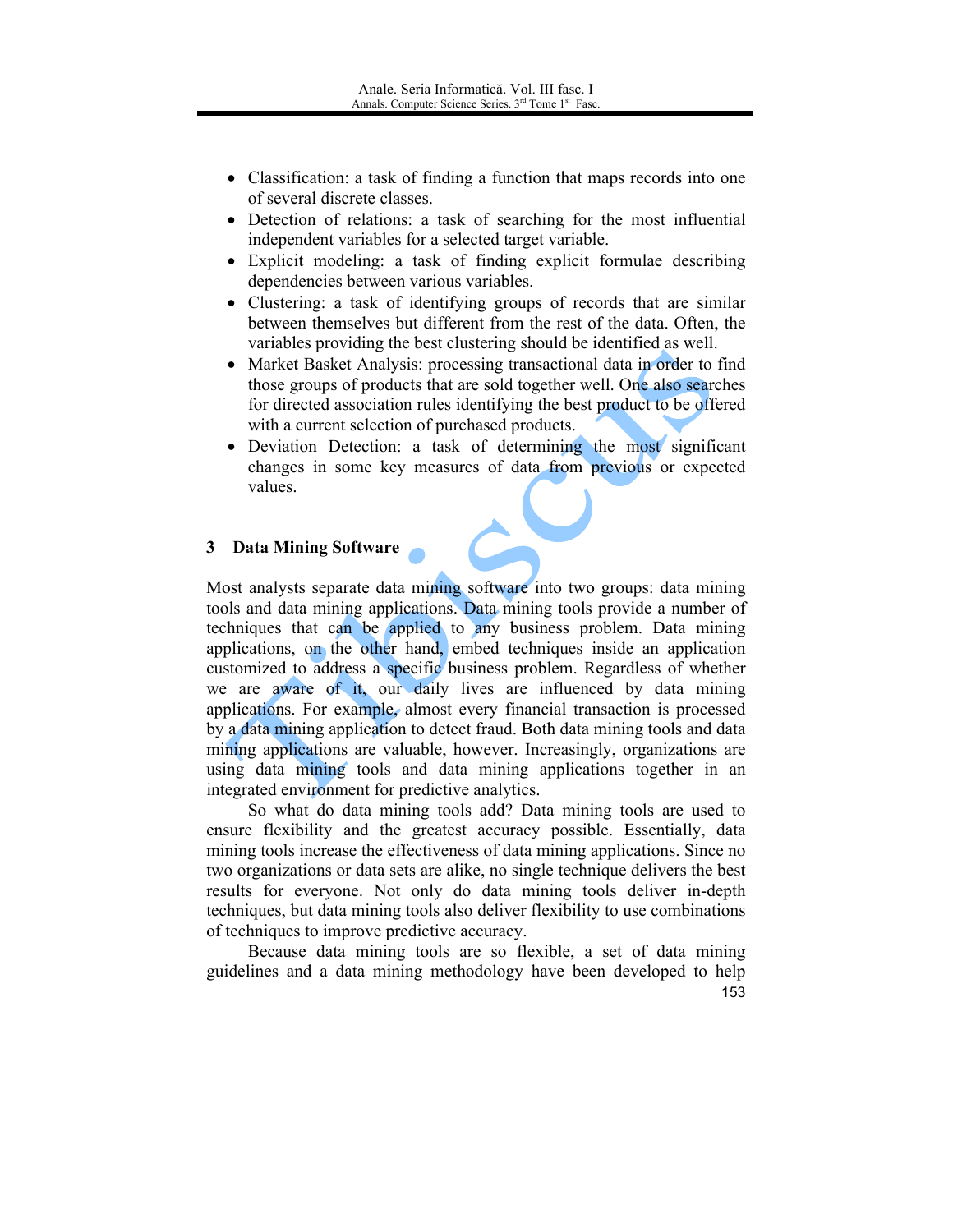guide the process. For example, the Cross-Industry Standard Process for Data Mining (CRISP-DM) ensures the organization's results with data mining tools are timely and reliable. This methodology was created in conjunction with practitioners and vendors to supply data mining practitioners with checklists, guidelines, tasks, and objectives for every stage of the data mining process.

While large-scale information technology has been evolving separate transaction and analytical systems, data mining provides the link between the two. Data mining software analyzes relationships and patterns in stored transaction data based on open-ended user queries. Several types of analytical software are available: statistical, machine learning, and neural networks. Generally, any of four types of relationships are sought:

- Classes: Stored data is used to locate data in predetermined groups.  $\bullet$ For example, a restaurant chain could mine customer purchase data to determine when customers visit and what they typically order. This information could be used to increase traffic by having daily specials.
- Clusters: Data items are grouped according to logical relationships  $\bullet$ or consumer preferences. For example, data can be mined to identify market segments or consumer affinities.
- Associations: Data can be mined to identify associations. The beerdiaper example is an example of associative mining.
- Sequential patterns: Data is mined to anticipate behavior patterns and trends. For example, an outdoor equipment retailer could predict the likelihood of a backpack being purchased based on a consumer's purchase of sleeping bags and hiking shoes.

Data mining consists of five major elements:

- Extract, transform, and load transaction data onto the data warehouse system.
- Store and manage the data in a multidimensional database system.
- Provide data access to business analysts and information technology professionals.
- Analyze the data by application software.
- Present the data in a useful format, such as a graph or table.

Different levels of analysis are available:

• Artificial neural networks: Non-linear predictive models that learn through training and resemble biological neural networks in structure.

154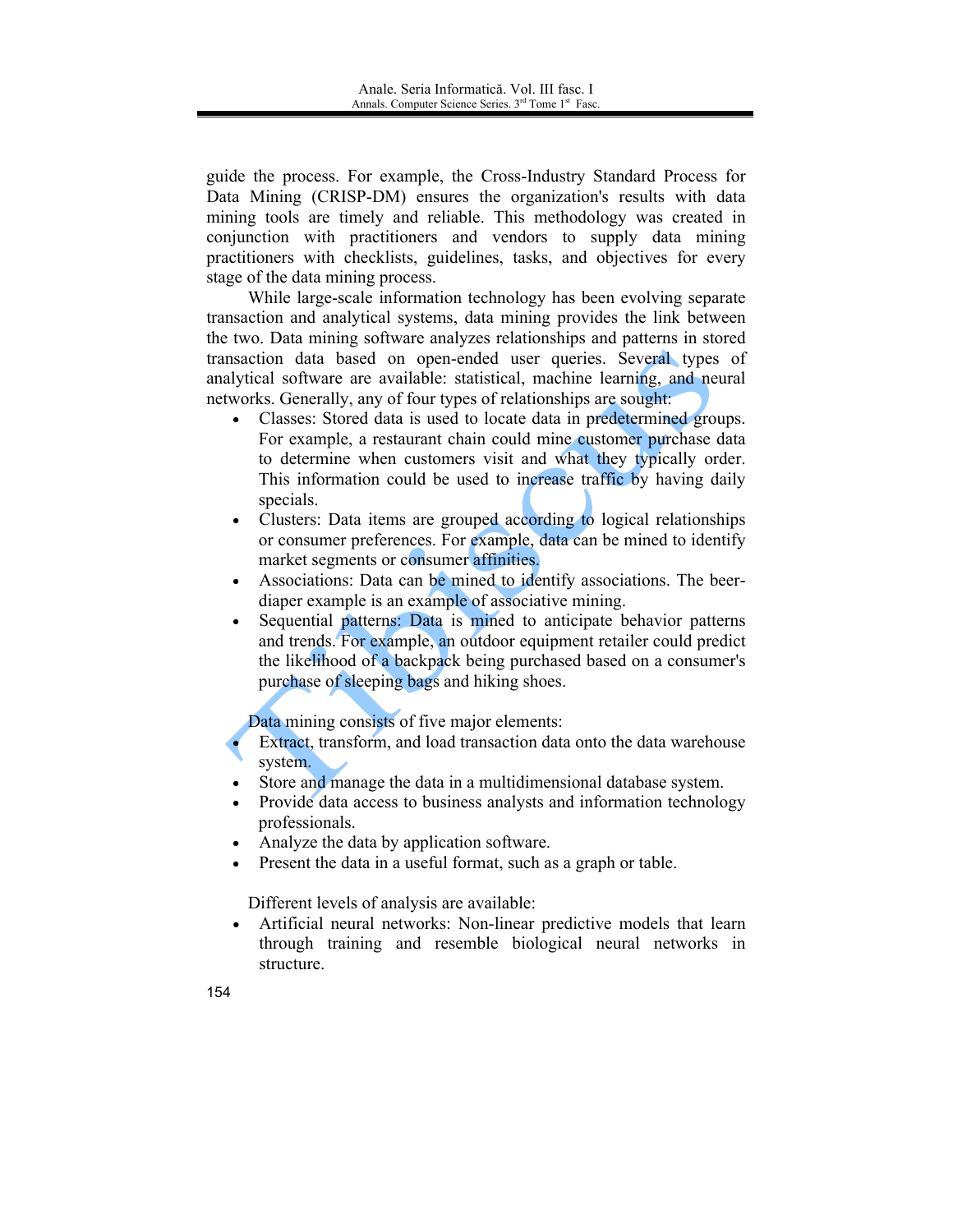- $\bullet$ Genetic algorithms: Optimization techniques that use processes such as genetic combination, mutation, and natural selection in a design based on the concepts of natural evolution.
- Decision trees: Tree-shaped structures that represent sets of  $\bullet$ decisions. These decisions generate rules for the classification of a dataset. Specific decision tree methods include Classification and Regression Trees (CART) and Chi Square Automatic Interaction Detection (CHAID). CART and CHAID are decision tree techniques used for classification of a dataset. They provide a set of rules that you can apply to a new (unclassified) dataset to predict which records will have a given outcome. CART segments a dataset by creating 2-way splits while CHAID segments using chi square tests to create multi-way splits. CART typically requires less data preparation than CHAID.
- Nearest neighbor method: A technique that classifies each record in a dataset based on a combination of the classes of the  $k$  record(s) most similar to it in a historical dataset (where  $k$  1). Sometimes called the k-nearest neighbor technique.
- Rule induction: The extraction of useful if-then rules from data based on statistical significance.
- Data visualization: The visual interpretation of complex relationships in multidimensional data. Graphics tools are used to illustrate data relationships.

## 4 Conclusions

Data mining provides very useful methods to realize efficient economic analysis that classical methods were not able to provide. Data mining is quickly developing and recent advances have led to the newest and hottest trends in data mining - text mining and Web mining. These two data mining technologies open a rich vein of customer data in the form of textual comments from survey research and log files from Web servers, which were previously unusable. Applying data mining to these data adds a richness and depth to the patterns already uncovered through data mining efforts.

## **Reference**

\*\*\* http://www.anderson.ucla.edu